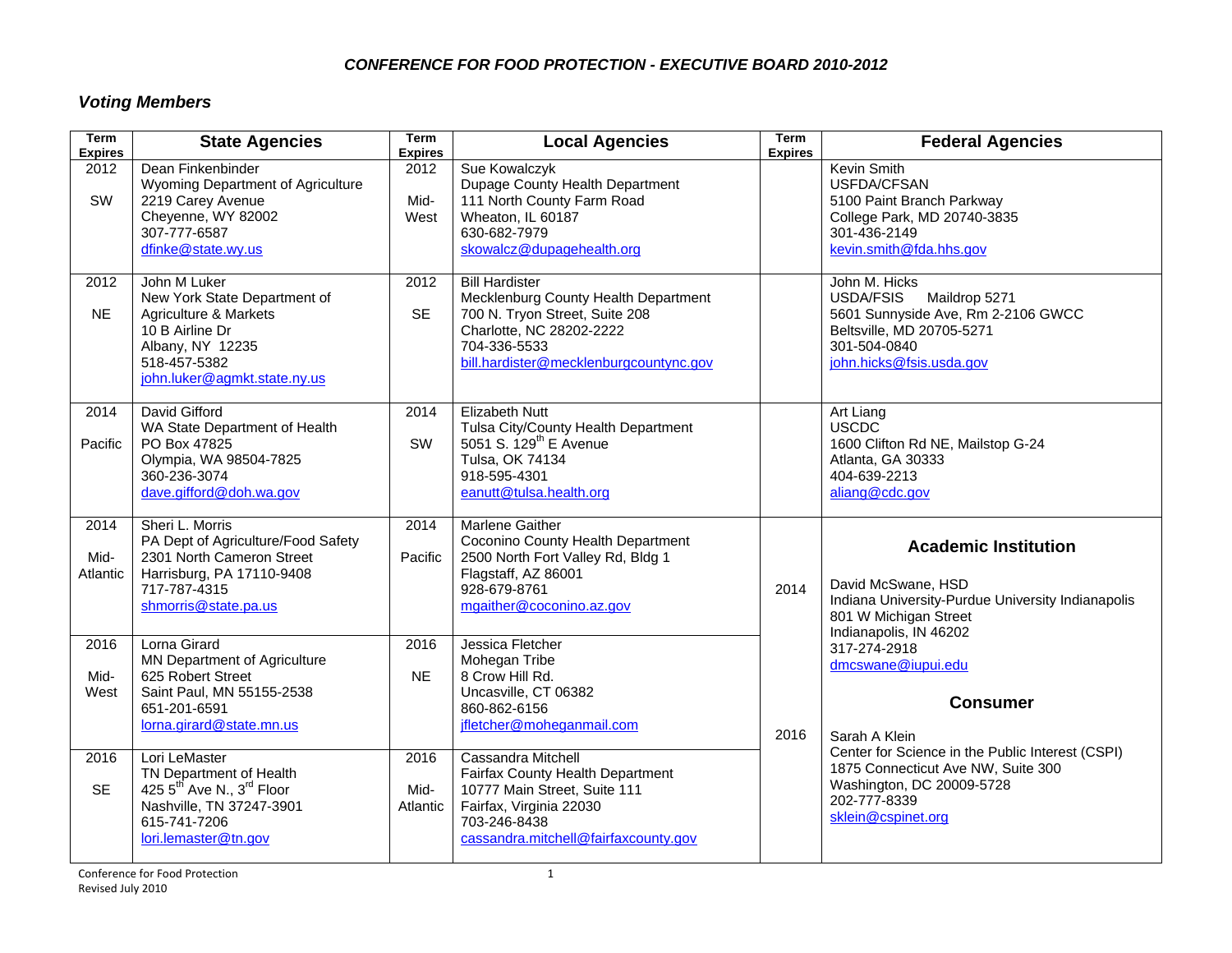### *Voting Members, cont.*

| Term<br><b>Expires</b> | <b>Industry</b>          | Term<br><b>Expires</b> | <b>Industry</b>                 | Term<br><b>Expires</b> | <b>Industry</b>                              |
|------------------------|--------------------------|------------------------|---------------------------------|------------------------|----------------------------------------------|
| 2012                   | Cory Hedman              | 2014                   | Michael Roberson (Acting Chair) | 2016                   | Ned Monroe                                   |
|                        | Delhaize America         |                        | Publix Super Markets, Inc.,     |                        | National Automatic Merchandising Association |
| Food                   | 145 Pleasant Hill Road   | Food                   | PO Box 32024                    | Vending                | 449-B Carlisle Drive                         |
| Store                  | Scarborough, ME 04074    | Manufac-               | Lakeland, FL 33802              |                        | Herndon, VA 20170                            |
|                        | 207-885-3918             | turina                 | 863-688-1188                    |                        | 703-435-1210                                 |
|                        | chedman@hannaford.com    |                        | michael.roberson@publix.com     |                        | nmonroe@vending.org                          |
|                        |                          |                        |                                 |                        |                                              |
| 2012                   | John Gurrisi             | 2014                   | Donna M. Garren, PhD            | 2016                   | Terry Levee                                  |
|                        | Darden Restaurants       |                        | The Consumer Goods Forum        |                        | Giant Food of Maryland                       |
| Food                   | 1000 Darden Center Drive | At Large               | 4306 Orkney Court               | At                     | 8301 Professional Place                      |
| Service                | Orlando, FL 32837        |                        | Woodbridge, VA 22192            | Large                  | Hyattsville, MD 20785                        |
|                        | 407-245-6842             |                        | 571-285-5655                    |                        | 301-341-3150                                 |
|                        | jgurrisi@darden.com      |                        | d.garren@nsf.org                |                        | Terry.levee@giantofmaryland.com              |
|                        |                          |                        |                                 |                        |                                              |

### *Non-Voting Council-Related Members*

| <b>Council I</b>                       | <b>Council II</b>                      | <b>Council III</b>                        |
|----------------------------------------|----------------------------------------|-------------------------------------------|
| Deborah Marlow, Chair                  | Chirag Bhatt, Chair                    | Richard H. Linton, PhD                    |
| TX Department of State Health Services | Garrison Enterprises, Inc.             | <b>Purdue University</b>                  |
| MC 1987 PO Box 149347                  | PO Box 690426                          | 745 Agricultural Mall Road                |
| Austin, TX 78714-9347                  | Charlotte, NC 28227                    | West Lafayette, IN 47907-2009             |
| 512-834-6753                           | 832-286-1839                           | 765-494-6481                              |
| deborah.marlow@dshs.state.tx.us        | cbhatt@garrisonenterprises.net         | linton@purdue.edu                         |
|                                        |                                        |                                           |
| Brenda Bacon, Vice Chair               | Patrick Guzzle, Vice Chair             | Robert Jue, Vice Chair                    |
| <b>Harris Teeter</b>                   | Idaho Department of Health and Welfare | <b>Central District Health Department</b> |
| 701 Crestdale Road                     | 450 West State Street, 4th Floor       | 707 N. Armstrong Place                    |
| Matthews, NC 28105                     | Boise, ID 83702                        | Boise, ID 83704-2628                      |
| 704-844-4443                           | 208-334-5938                           | 208-327-8523                              |
| bbacon@harristeeter.com                | guzzlep@dhw.idaho.gov                  | riue@cdhd.idaho.gov                       |
|                                        |                                        |                                           |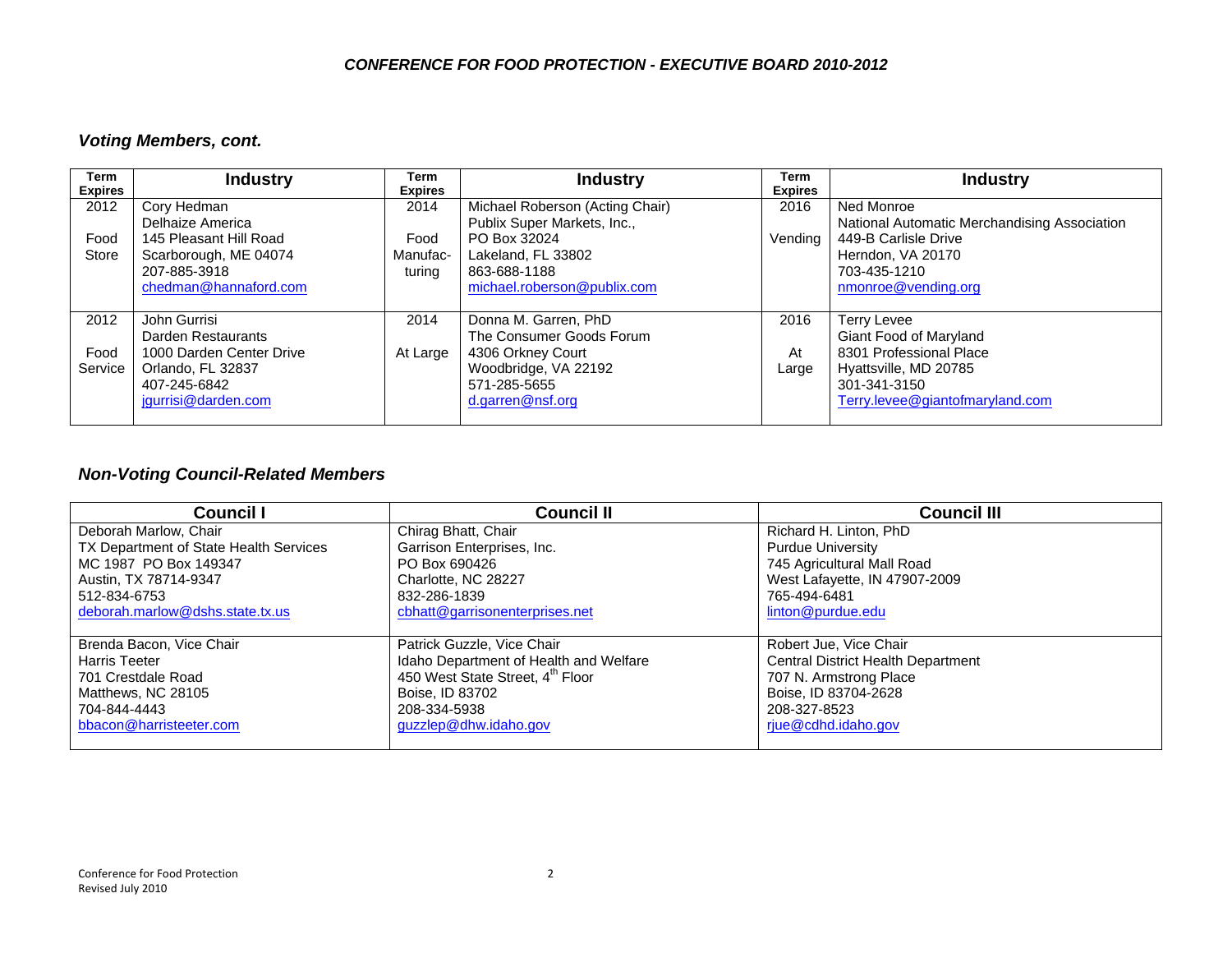# *Other Non-Voting Members*

| Immediate Past Conference Chair                                                                                                                             | Constitution, Bylaws, & Procedures Committee Chair                                                                                                   | Issue Committee Co-Chair                                                                                                                                                    |
|-------------------------------------------------------------------------------------------------------------------------------------------------------------|------------------------------------------------------------------------------------------------------------------------------------------------------|-----------------------------------------------------------------------------------------------------------------------------------------------------------------------------|
| David Gifford<br>WA State Department of Health<br>PO Box 47825<br>Olympia, WA 98504-7825<br>360-236-3074<br>dave.gifford@doh.wa.gov                         | <b>Ruth Hendy</b><br>TX Department of State Health Services<br>PO Box 149347<br>Austin, TX 78714-9347<br>512-834-6753<br>ruth.hendy@dshs.state.tx.us | Vicki Everly<br>Santa Clara County Dept of Environmental Health<br>1555 Berger Drive, Suite 300<br>San Jose, CA 95112-2716<br>408-918-3490<br>vicki.everly@deh.sccgov.org   |
| <b>Program Committee Chair</b>                                                                                                                              | Canadian Representative                                                                                                                              | Issue Committee Co-Chair                                                                                                                                                    |
| Julie Albrecht<br>Univ. of NE Lincoln/Nutrition + Health Services<br>119 Ruth Leverton Hall<br>Lincoln, NE 68583-0808<br>402-472-8884<br>Jalbrecht1@unl.edu | Vacant                                                                                                                                               | Aggie Hale<br>Florida Dept. of Agriculture and Consumer Services<br>3125 Conner Boulevard, MS C-18<br>Tallahassee, FL 32399-1650<br>850-245-5599<br>halea@doacs.state.fl.us |

#### *CFP Administrative Staff*

| Jeffrey C. Lineberry, Executive Director | Eric Pippert, Executive Treasurer | Lisa Wright, Executive Assistant |
|------------------------------------------|-----------------------------------|----------------------------------|
| Conference for Food Protection           | Conference for Food Protection    | l Conference for Food Protection |
| 2792 Miramar Lane                        | 4307 SE Oak Street                | 11080 Tondino Road               |
| Lincoln, CA 95648                        | Portland, OR 97215                | San Diego, CA 92131              |
| 916-645-2439 (home and fax)              | 503-232-4751; fax: 503-231-3093   | 858-536-8030 (home and fax)      |
| jlcfp@surewest.net                       | pip@hevanet.com                   | ewright1 $@$ san.rr.com          |
|                                          |                                   |                                  |